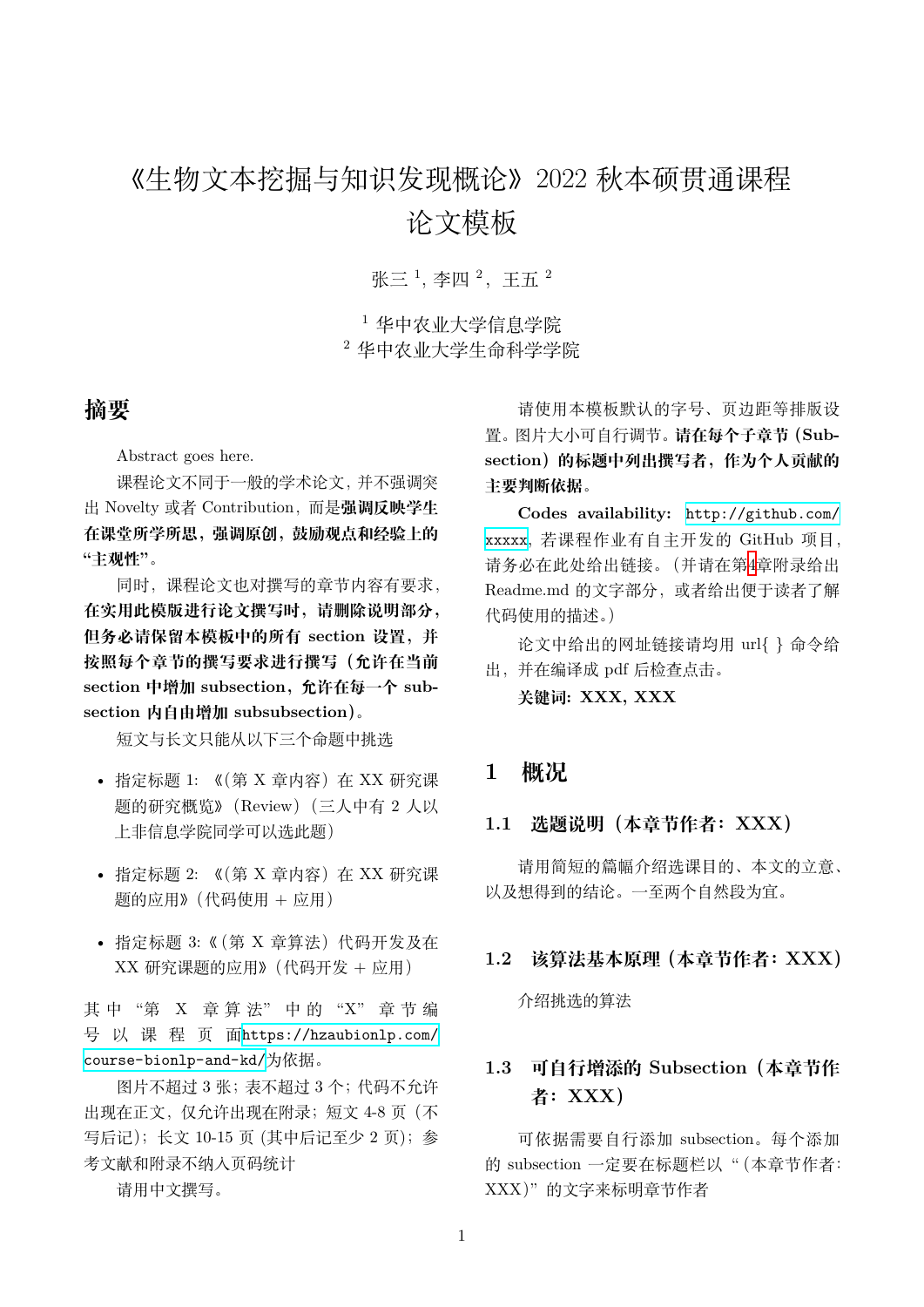#### **1.3.1 可自行增添的 Subsubsection**

可依据需要在每个 Subsection 内自行添加 subsubsection。Subsubsection 不再需要标明章节 作者。

#### **1.3.2 可自行增添的 Subsubsection**

可依据需要在每个 Subsection 内自行添加 subsubsection。Subsubsection 不再需要标明章节 作者。

# **1.4 可自行增添的 Subsection(本章节作 者:XXX)**

可依据需要自行添加 subsection。

# **2 添加的主 Section**

本章为自主撰写的主体部分,请依据选题内容 恰当设置 section 标题和增添 Subsection

- 指定标题 1: 《(第 X 章算法) 在 XX 研究方 向的应用》
- 指定标题 2: 《(第 X 章算法) 及其最近理论 发展》
- 指定标题 3:《(第 X 章算法)及其算法实现研 究》
- **2.1 可自行增添的 Subsection(本章节作 者:XXX)**

全文所使用的图片至多 3 张。



图 1: Figure example。图片来源 [1] (未给定来源 的图片视为抄袭)



图 2: Figure example。本图自绘,绘图工具:粉笔 (未给定来源的图片视为抄袭)

# **2.2 可自行增添的 Subsection(本章节作 者:XXX)**

#### **2.2.1 公式撰写举例**

 $x^2 + \sum^N$  $\sum_{i=1}$   $X_i$ 

$$
X_{dg} \sim \begin{cases} \text{Beta}(a_d, 1), & \text{if } \gamma_{dg} = 1; \\ U(0, 1), & \text{if } \gamma_{dg} = 0. \end{cases}
$$
 (1)

<span id="page-1-0"></span>Here  $X_{dg}$  is ...

#### **2.2.2 公式引用举例**

We assume that the equation  $(1)$  is ...

#### **2.2.3 定理和证明的举例**

**Theorem 1** *Bla bla bla, so we have*

$$
X^2 + 3 \neq 4
$$
  

$$
5 = 7 \log 9
$$
 (2)

Proof. Now let us prove it.

#### **2.2.4 图片引用举例**

See figure 2. .. 。 给出的图片请务必予以引用和阐述。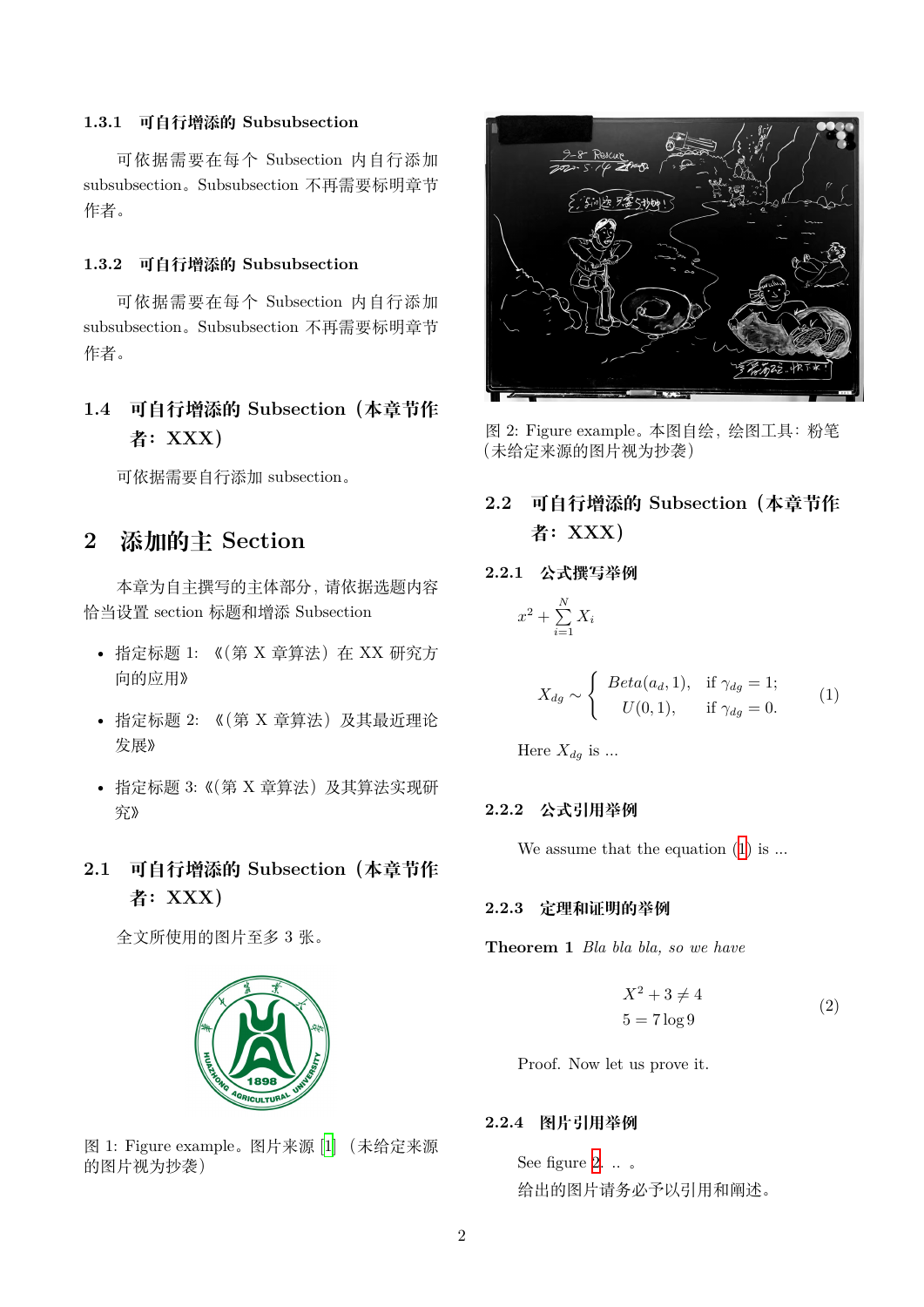#### **2.2.5 脚注、网页链接和论文引用举例**

This research is motivated by Wang et.al, [2] and Bishop [3].

This is a very instructive view  $<sup>1</sup>$ .</sup>

Check the link https://www.jianshu.co[m/](#page-3-1) p/22117d96[4b](#page-3-2)af for more formulas input.

#### **2.2.6 表格绘制和[引用的举例](https://www.jianshu.com/p/22117d964baf)**

[请使用以下三](https://www.jianshu.com/p/22117d964baf)线表。

表 1: 表头文字... 数据来自 [3] (同图片要求,表格 数据务必给出来源,否则视为抄袭)

<span id="page-2-0"></span>

| a. | h. | sdsadfasfadsdfdsfdsf |
|----|----|----------------------|
|    |    | 2 ssdf32afdf         |
|    |    | sadfdsfds            |

Here is the way to prepare table.

如 Table 1 所示,我们知文献 [3] 中公式 (1) 的表述与此保持一致。。。

### **2.3 可自[行增](#page-2-0)添的 Subsection[\(](#page-3-2)本章节[作](#page-1-0) 者:XXX)**

#### **2.3.1 段落枚举的举例**

There are three supplementary files with this research, the name of which are listed as below.

- S1. Supplementary file. http://www.sina.com.  $\overline{c}$
- S2. Supplementary data. [Bla bla bla.](http://www.sina.com.cn)

#### **2.3.[2](http://www.sina.com.cn) 彩色文字、加粗文字、斜体文字的举例**

这是红色文字。Hello world. 这是蓝色文字。Hello world. **这是加粗文字。Hello world. 这是加粗的红色文字。Hello world.** 这是斜体文字。*Hello world.*

**2.4 可自行增添的 Subsection(本章节作 者:XXX)**

### **3 后记**

此章节十分重要。在长文版本中,请用至少 2 个页面来撰写。(短文版本中,请不要书写此章节。)

请体现"原创性",体现"主观性"也无妨。

### **3.1 课程论文构思和撰写过程(本章节作 者:XXX)**

请详述。

#### **3.2 所参考主要资源(本章节作者:XXX)**

算法的参考来源请在参考文献中列举,并在此 指出。

请解释挑选这些参考来源的原因,请具体介绍 是如何使用或借鉴这些参考资源的。

参考的代码请给出出处。如果代码是自己编 写,则请在第4章附录中予以清楚说明,并给出项 目的 Github 链接。

# **3.3 论文选题与课程内容的对应关系(本 章节作者:XXX)**

请详述课程论文的撰写内容对应的是哪一个 课程内容,所撰写内容与课程内容的联系与区别。

<sup>&</sup>lt;sup>1</sup>I really hope you like this template. 事实上, Latex 是 非常流行和好用的论文撰写工具,诸多 Journal 也接收 Latex 模板的投稿,例如爱思唯尔https://www.elsevier.com/authors/ policies-and-guidelines/latex-instructions。常用的数学公式, 可以参考网页https://www.mohu.org/info/symbols/symbols.htm。 Latex 入门, 可以参考网页https://bbs.pku.edu.cn/attach/e7/ f2/e7f2bb698b9c3672/tex\_intro\_talk.pdf。论文合作撰写,则可 以在 Overleaf 平台进行, ht[tps://overleaf.com/](https://www.elsevier.com/authors/policies-and-guidelines/latex-instructions)。 愉快地开启你的 **Latex [论文撰写之路吧。](https://www.elsevier.com/authors/policies-and-guidelines/latex-instructions)Enjoy!**